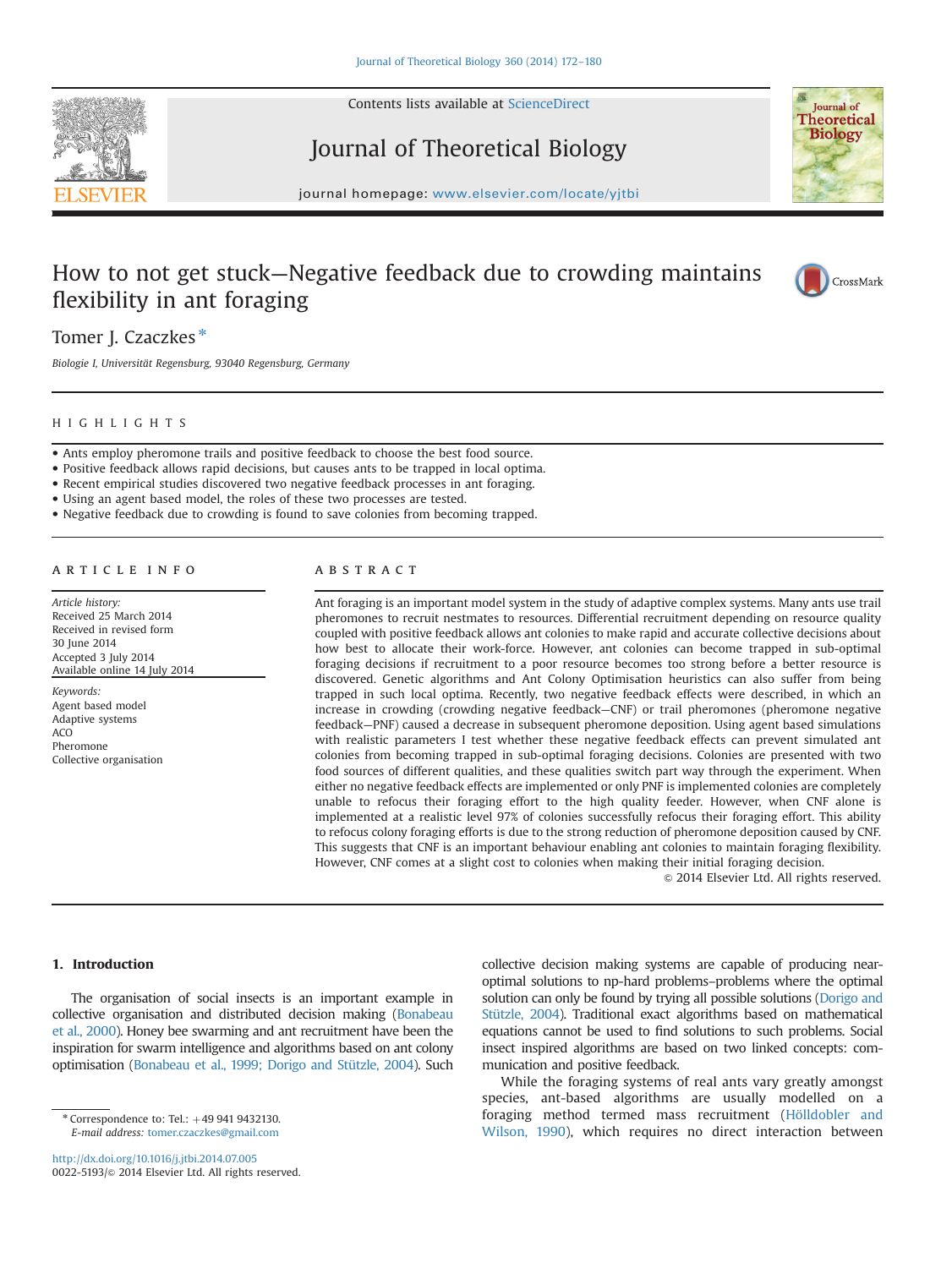individuals. A generalised bout of such foraging begins with multiple scouting ants exploring the environment, until a resource is located. When a scout locates a resource it returns to the nest, depositing a pheromone trail ([Wilson, 1962\)](#page-8-0), the strength of which is modulated according to many factors, including the quality of the resource [\(Beckers et al., 1993; Hangartner, 1970; Verhaeghe,](#page-8-0) [1982](#page-8-0)). Ants in the nest sense the pheromone trail, exit the nest, and follow the pheromone trail to the food source. The number of ants exiting the nest is a function of the strength of the pheromone ([Hölldobler et al., 1978; Wilson, 1962\)](#page-8-0). Thus, as more ants locate the resource and return to the nest depositing pheromone, more ants are recruited from the nest–a positive feedback cycle. When presented with two pheromone trails, ants follow the trails in a manner relative to the relative strengths of the trails ([Hangartner, 1969; Verhaeghe, 1982](#page-8-0)). If two identical food sources are discovered simultaneously, small initial differences in pheromone trail strengths will be amplified by positive feedback, resulting in the colony concentrating foraging effort on one of the food sources—a phenomenon termed symmetry breaking ([Beckers et al., 1990; De Biseau et al., 1991; Grüter et al., 2012;](#page-8-0) [Sumpter and Beekman, 2003\)](#page-8-0). Such symmetry breaking also occurs when colonies are offered two identical routes to a single food source ([Beckers et al., 1992a; Deneubourg et al., 1990; Goss](#page-8-0) [et al., 1989](#page-8-0)). This amplification of small differences in initial pheromone concentrations, combined with ants depositing more pheromone to higher quality resources, allows ant colonies to focus their foraging efforts on the better of two simultaneously discovered food sources [\(Beckers et al., 1990\)](#page-7-0). Positive feedback is also the driving mechanism behind collective decision making during honey bee swarming, when a new nest site must be selected ([Seeley and Buhrman, 2001](#page-8-0)). Such positive feedback systems allow colonies to make rapid collective decisions, without any one individual comparing all possible options.

However, such positive feedback seems to come at the cost of flexibility. In a classic study, [Beckers et al. \(1990\)](#page-7-0) demonstrated that when the mass recruiting ant Lasius niger is presented initially with a low quality food source, and only later given access to a higher quality food source, the colony is unable to switch its collective foraging effort to the higher quality food source. This is because the pheromone trail leading to the poor food source has become so strong that new trails leading to the better food source are not strong enough to 'compete' for followers with the wellestablished trail. This has also been demonstrated in abstracted models of ant foraging [\(Camazine et al., 2003; Goss et al., 1989;](#page-8-0) [Nicolis and Deneubourg, 1999; Sumpter and Beekman, 2003](#page-8-0)). Ants which do not use such mass recruitment do not suffer from these problems and can dynamically follow changing resource qualities ([Dussutour and Nicolis, 2013](#page-7-0)). Such inflexibility seems maladaptive, and its presence is thus puzzling. Indeed, in the field ant colonies can be seen to forage simultaneously on multiple food sources [\(Devigne and Detrain, 2005; Dreisig, 1988\)](#page-7-0). This may in part be explained by the limited nature of natural resources: when laboratory ant colonies were provided with feeders capable of supporting only a limited number of foragers, colonies were able to refocus their foraging effort from a lower-rate feeder to a higher-rate feeder ([Grüter et al., 2012](#page-8-0)). However, [Latty and](#page-8-0) [Beekman \(2013\)](#page-8-0) report that the mass-recruiting ant Pheidole megacephala is capable of dynamic switching between non-rate limited artificial food sources of different qualities when these qualities are switched. One potential mechanism for enabling such flexibility would be active cross-inhibition, with ants recruiting to a newly discovered food source actively inhibiting recruitment to other food sources, as occurs during house-hunting in honey bees ([Seeley et al., 2011](#page-8-0)). However, such behaviour has not to our knowledge been reported in ants. A second possible mechanism, proposed by [Reid et al. \(2013\)](#page-8-0), would be to disproportionately

strengthen incipient trails, perhaps by ants performing U-turns to re-mark new trails. Another potential but untested mechanism for strengthening incipient trails would be by employing two attractive pheromones, only one of which is deposited during initial recruitment [\(Dussutour et al., 2009b](#page-7-0)). Private information held by the forager, such as the location of an alternative food source or compass information, which can be used to over-ride social (pheromone) information, perhaps coupled with some noise during pheromone following, could also in principle allow foraging flexibility [\(Dussutour et al., 2009a; Ramsch et al., 2012\)](#page-8-0). Another potential way of maintaining such foraging flexibility would be by weakening established trails, or preventing them from becoming too strong. This could be achieved by the implementation of negative-feedback mechanisms to counteract the positive feedback recruitment cycle, and thus to prevent trails from becoming too strong. Somewhat similar to this may be the addition of stochasticity to the ant's trail following abilities, allowing ants to discover food sources more easily, being more likely to follow the weaker of multiple trails, and weakening the 'trapping' effect of pheromone trails ([Deneubourg et al., 1983\)](#page-7-0). Small differences between the amount of pheromone deposited for good versus poor feeders may also allow colonies to maintain foraging flexibility ([De Biseau et al., 1991\)](#page-7-0). Lastly, ants which can also use individual-based recruitment (e.g. tandem running) may be able to use break out of pheromone-trail induced trapping ([Beckers et al., 1990](#page-7-0)).

Recently, two such negative feedback effects have been described in the ant L. niger [\(Czaczkes et al., 2013a, 2013b\)](#page-7-0), responding to pheromone levels and crowding levels on the trail respectively. In the pheromone negative feedback effect (PNF) ants were seen to reduce pheromone deposition when walking on trails already heavily marked with trail pheromone ([Beckers et al.,](#page-7-0) [1992b; Czaczkes et al., 2013a\)](#page-7-0). In the crowding negative feedback effect (CNF) ants were seen to reduce pheromone deposition in response to head-on encounters with other foragers on the trail ([Czaczkes et al., 2013b](#page-7-0)), independent of PNF. Both of these negative feedback effects should result in limiting the strength of well-established pheromone trails, perhaps setting an upper limit to their strength. This may, in turn, allow ant colonies to maintain flexibility. Furthermore, such negative feedback effects should not affect colonies in the early stages of recruitment as the levels of crowding or strength of pheromone trails are low, and so should not affect the speed or accuracy with which an initial collective decision is made. Only the ability to refocus foraging effort should be affected.

The effects of these negative feedback effects on collective foraging decisions have yet to be examined. As it is not possible to prevent real ants performing these negative feedback behaviours in vivo, I have taken an in silico modelling approach to testing these hypotheses. An effect similar to PNF was included by [Bandeira de](#page-7-0) [Melo and Araújo \(2011\)](#page-7-0) along with many other behavioural rules in an ant foraging model which showed the ability to overcome stagnation, but its role was not explicitly considered. Using agent based models with realistic parameters I model a generalised ant foraging system in which I implement the PNF and CNF effects. Spatially and temporally explicit agent-based models are well suited to investigating emergent spatial systems such as ant trail networks [\(Fahse et al., 1998\)](#page-7-0), and have been used successfully to model many aspects of social insect organisation [\(Grüter et al.,](#page-8-0) [2013; Jackson et al., 2011; Robinson et al., 2008\)](#page-8-0). Here, colonies are presented with two food sources of different qualities, and these qualities are switched part way through the experiment. At realistic levels PNF does not have an impact on colony level flexibility. However, CNF has a large effect on colony level flexibility, allowing colonies to adaptively track changes in the quality of food sources. CNF did, however, come at a slight cost to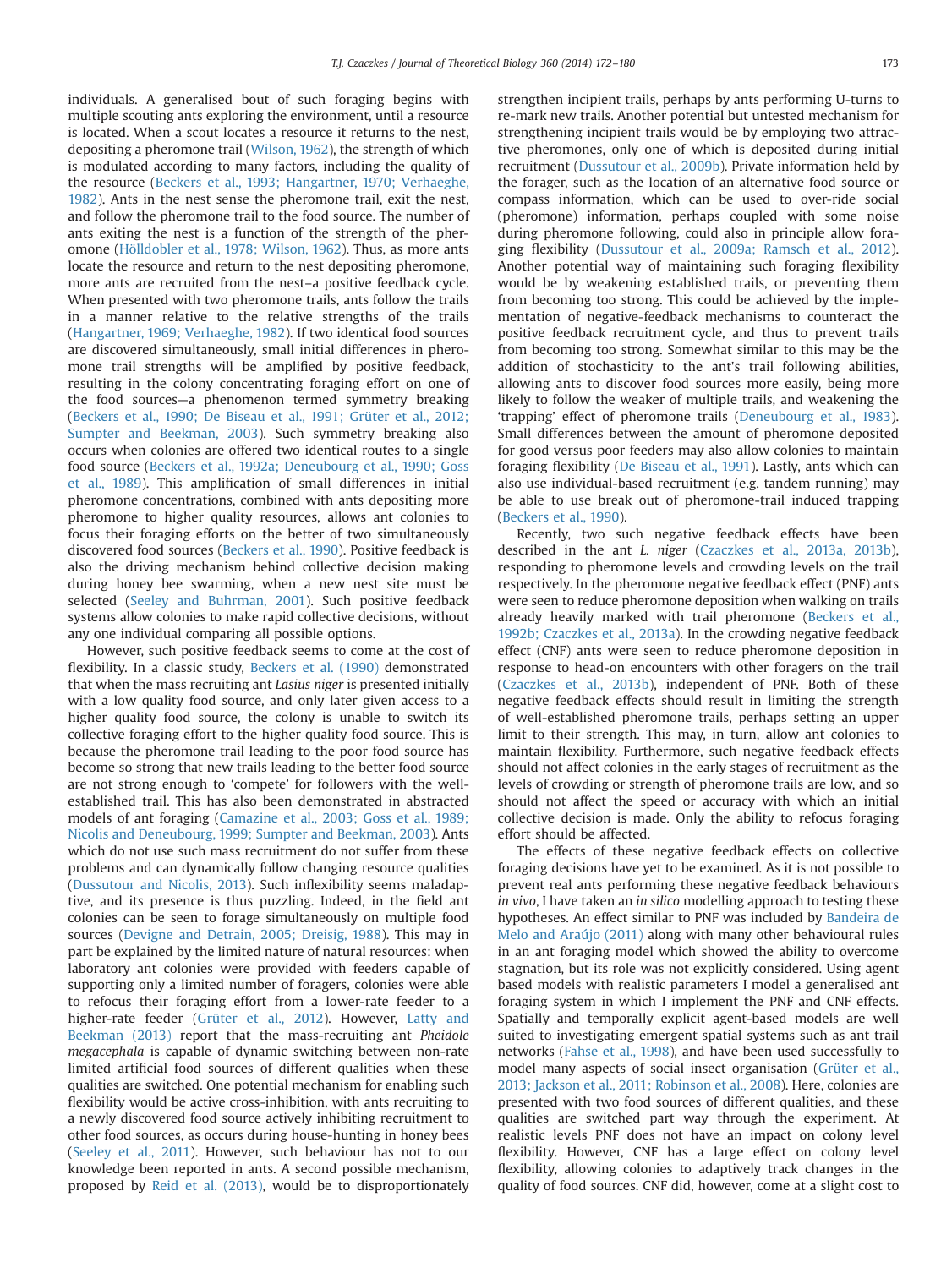colonies when making their initial foraging decision, before the feeder qualities were switched.

## 2. Methods

I developed a spatially explicitly agent based model using the modelling program Netlogo 5.0.3 [\(Wilensky, 1999\)](#page-8-0). The Netlogo file, including the annotated program code, is provided as an online supplementary material (OSM 1), and can be run using the Netlogo program which is freely available at [http://ccl.northwes](http://ccl.northwestern.edu/netlogo/) [tern.edu/netlogo/.](http://ccl.northwestern.edu/netlogo/) A plain text file of the code is also provided. The model description follows the ODD (Overview, Design concepts, Details) protocol ([Grimm et al., 2010, 2006\)](#page-8-0).

## 2.1. Overview

#### 2.1.1. Purpose

The purpose of the model was to explore the effects of two negative feedback effects described in the L. niger foraging system, namely contact with other ants and presence of trail pheromone causing foragers to deposit less trail pheromone ([Beckers et al.,](#page-7-0) [1992b; Czaczkes et al., 2013a, 2013b](#page-7-0)). While the model is parameterised, where possible, from empirical studies, it is not designed

#### Table 1

Agent, patch, and global variables.

to be an exact model of L. niger, but instead to capture the salient elements of foraging organisation.

#### 2.1.2. Entities, state variables, and scales

The model is spatially explicit, consisting of a grid of 300 by 200 patches (the environment) and populated by agents (the ants). The model is temporally explicit, with 1 time-step being equivalent to 1 s. The model runs for 5000 time-steps ( $\approx 83.3$  min). Global variables, which can affect the agents or the patches, are also modelled. A list of parameters for agents, patches, and global variables, is provided in Table 1.

## 2.1.3. Process overview and scheduling

The environment is formed by defining one patch at coordinates  $0, -80$  as the nest, and patches in a 4 patch radius centred on coordinates 130, 80 and  $-130$ , 80 as the right and left food patches, respectively. The food patches are thus circa 150 patches away from the nest entrance. As L. niger workers walk at circa 3 cm per second ([Czaczkes et al., 2011\)](#page-7-0), the distance between the feeders and the nest corresponds to approximately 450 cm. The left and right food sources have a quality set at 50 and 100, respectively. A quality of 50 corresponds to a one molar sucrose solution. One agent is spawned at the centre of each food patch to simulate simultaneous discovery of the two patches, and thereafter one agent is spawned,

| <b>Variable</b>                       | <b>Values</b>                                                         | <b>Description</b>                                                                                                                                                                                                                                                                                                                                                                       |
|---------------------------------------|-----------------------------------------------------------------------|------------------------------------------------------------------------------------------------------------------------------------------------------------------------------------------------------------------------------------------------------------------------------------------------------------------------------------------------------------------------------------------|
| <b>Agents</b>                         |                                                                       |                                                                                                                                                                                                                                                                                                                                                                                          |
| X and Y coordinates                   | $X$ coordinate: $-150-150$<br>Y coordinate: $-100-100$<br>Non-integer | Every agent has an explicit location on the grid                                                                                                                                                                                                                                                                                                                                         |
| State                                 | "Scouting" or "returning"                                             | Ants may be either searching for food by random search or by following pheromone trails, or may be<br>returning from a food source to the nest                                                                                                                                                                                                                                           |
| Memory                                | "Yes" or "no"                                                         | Ants may have been to a food source before ("yes") or not ("no"). This affects the behaviour of "scouting"<br>ants, allowing them to "know" that they must follow pheromone trails away from the nest, as real ants do                                                                                                                                                                   |
| Lastfood                              | "None", "left" or "right"                                             | The last food source the ant has visited-this tells the model to which tally to assign the food the ant<br>returns                                                                                                                                                                                                                                                                       |
| Crowding                              | Number, an integer, 1                                                 | A measure of crowding experienced. 1 point is added for every other agent the agent shares a patch with<br>every time-step. This value is reset on reaching the nest, modelling rapid response to a changing crowding<br>environment (Czaczkes et al., 2014)                                                                                                                             |
| <b>Patches</b>                        |                                                                       |                                                                                                                                                                                                                                                                                                                                                                                          |
| X and Y coordinates                   | X coordinate: $-150-150$<br>Y coordinate: $-100-100$<br>Integer       | Every patch has an explicit location. Patches cannot move                                                                                                                                                                                                                                                                                                                                |
| Pheromone<br>Patchtype                | Number, non-integer, 0<br>"Nothing", "food1", "food2", or<br>"nest".  | The amount of trail pheromone on the patch<br>This defines whether the patch is empty environment ("nothing"), a food patch ("food1" or "food2") or the<br>nest entrance ("nest")                                                                                                                                                                                                        |
| <b>Global variables</b>               |                                                                       |                                                                                                                                                                                                                                                                                                                                                                                          |
| Pheromone diffusion<br>rate           | Number, non-integer, 0-1. Modelled<br>as 0.02                         | The rate at which pheromone diffuses from one patch into the 8 neighbouring patches. A proportion equal<br>to this number is removed from the patch every time-step and distributed equally to the 8 neighbouring<br>patches                                                                                                                                                             |
| Pheromone-negative-<br>feedback (PNF) | Number, an integer, 0. levels<br>modelled: 0, 25, 50, 75, 100         | How strong an effect patch pheromone levels have on agent pheromone deposition. $0 =$ no effect.<br>50=realistic effect level based on empirical data from Czaczkes et al. (2013a)                                                                                                                                                                                                       |
| Crowding-negative-<br>feedback (CNF)  | Number, an integer, 0. Levels<br>modelled: 0, 25, 50, 75, 100         | How strong an effect an agent's crowding variable has on the agents' pheromone deposition. $0 =$ no effect.<br>50=realistic effect level based on empirical data from Czaczkes et al. (2013b)                                                                                                                                                                                            |
| Right and left food<br>quality        | Number, an integer, 0. Levels<br>modelled: 50, 100                    | The quality of the two food patches. 50 corresponds to a 1 M sucrose solution in terms of how strong a<br>pheromone trail a returning ant deposits                                                                                                                                                                                                                                       |
| Extra ants right and<br>left          | Number, an integer, 0<br>Modelled as 1 and 1                          | The number of agents spawned at each food source at the start of each trial. This allows simultaneous<br>discovery of both feeders                                                                                                                                                                                                                                                       |
| Min-pheromone-<br>differentiation     | Number, non-integer, 0<br>Modelled as 0.198                           | The level of pheromone on a patch below which ants react as if there is no pheromone on the patch.<br>Modelled so that pheromone deposited by an ant returning from a food source with quality = $50$ (= 1 mol<br>sucrose solution) becomes undetectable in 2700 time-steps $(=45 \text{ min}, 1 \text{ time-step}=1 \text{ s})$ . Based on<br>empirical data from Beckers et al. (1993) |
| St-dev                                | Number, non-integer, 0<br>Modelled as 30                              | Affects how sinuous the paths of scouting and returning ants are. A number is randomly chosen from a<br>normal distribution with a mean of 0 and a standard deviation of "St-Dev".                                                                                                                                                                                                       |
| Colony size                           | Number, non-integer, 0<br>Modelled as 250                             | The number of active foragers                                                                                                                                                                                                                                                                                                                                                            |
| Time-to-switch                        |                                                                       | Number, non-integer, 0. set at 1200 The number of time-steps before the starting qualities of the left and right food patches switch. 1200<br>time-steps $\approx$ 20 min                                                                                                                                                                                                                |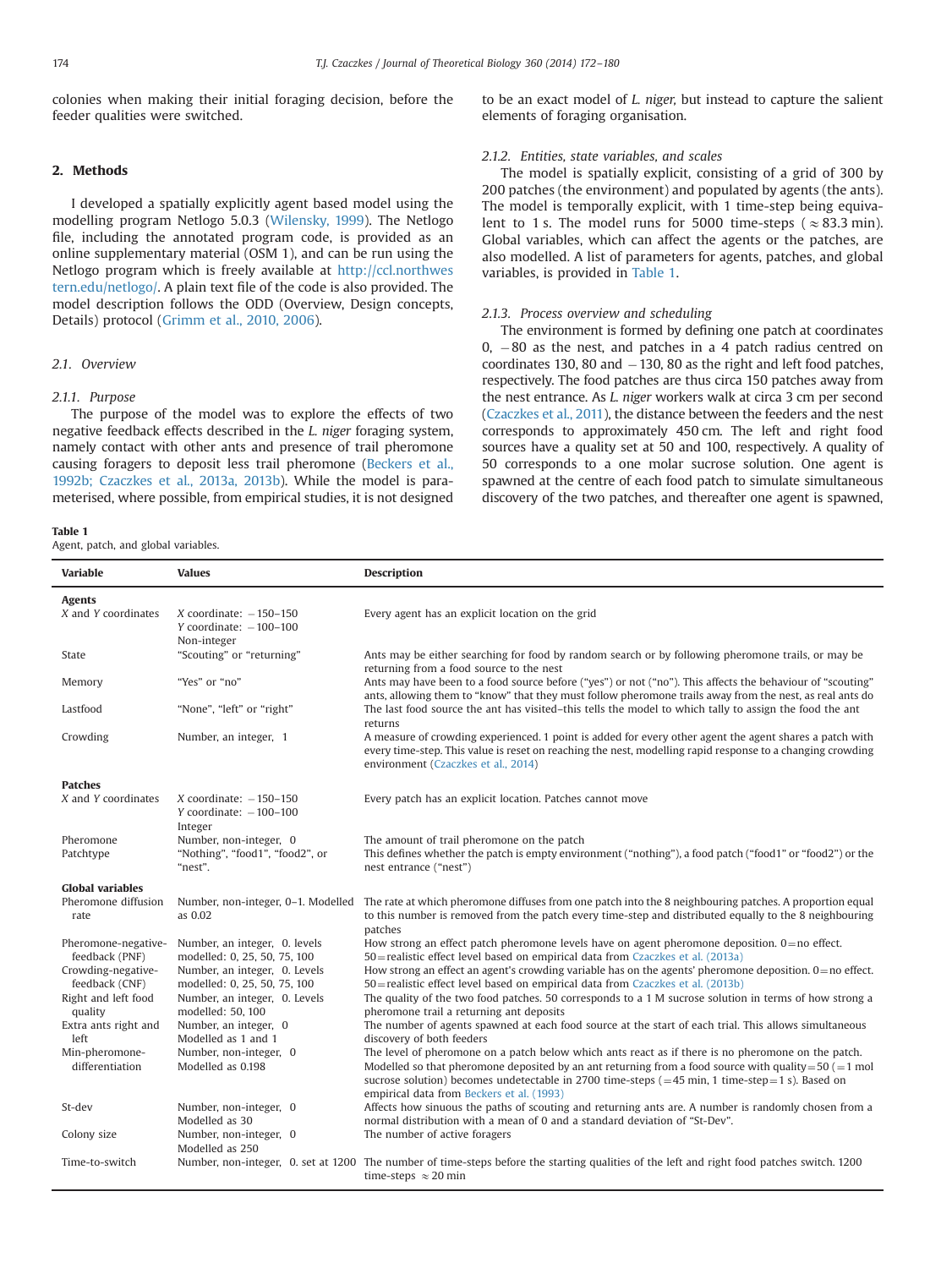facing a random direction, from the nest every time-step until the total number of agents reaches the colony size (set at 250). Agents begin in the state "scouting", and travel using a correlated random walk around the environment. In later stages of the simulation scouting ants also follow pheromone trails, with ants that have been to a food source before travelling away from the nest, as is the case with real ants [\(Czaczkes and Ratnieks, 2012](#page-7-0)). On reaching a food source ants take the state "returning", turn around and begin walking in the direction of the nest, depositing a pheromone trail with a strength dependent on the quality of the food source they last visited  $(F_{\text{quality}})$ , the amount of crowding the ant experienced, the amount of pheromone already on the patch the ant is occupying  $(P_{\text{patch}})$ , and the strength of both negative feedback effects (CNF and PNF). On reaching the nest the quality of the food source the ant visited is added to a running tally of food returned, the ant turns around and returns to the "scouting" state. After a set number of time-steps (set at 1200,  $\approx$  20 min) the quality of the two food sources switches, with right taking the quality 50 and left the quality 100. An annotated screenshot of the model is provided in Fig. 1.

During the simulation the behavioural states and variables of each agent and patch are updated asynchronously, in the order: ants count other ants on patch $\rightarrow$ ants check state $\rightarrow$ ants  $walk \rightarrow$  ants check crowding level and pheromone level on current patch and lay pheromone accordingly $\rightarrow$ trail pheromone diffuses $\rightarrow$  global measurements taken. See the fully commented code provided in OSM 1 for details.

### 2.1.4. Design concepts

The model uses the basic principle of pheromone deposition and following by ants resulting in adaptive colony-level decisions. By depositing more pheromone to better quality food sources, and preferentially following stronger pheromone trails, ant colonies can focus their foraging on the better food source ([Beckers et al.,](#page-7-0) [1992b, 1990; Grüter et al., 2012; Hangartner, 1970, 1969](#page-8-0)). This, however, may come at the cost of flexibility; the colony may not be able to adaptively switch its efforts in response to environmental changes [\(Beckers et al., 1990; Grüter et al., 2012; Sumpter and](#page-8-0) [Beekman, 2003](#page-8-0)).

The proportion of agents exploiting the two food sources is an emergent property of the system, as well as the possible ability for the proportion of agents exploiting the two food sources to track changes in the food source quality. Lastly, the total amount of food



Fig. 1. Annotated screenshot from the model during a simulation run. Red ants are scouting or following a pheromone trail. Yellow and green ants are returning from the right or left food source, respectively. The brightness of the pheromone trail is proportional to its' strength. (For interpretation of the references to color in this figure legend, the reader is referred to the web version of this article.)

returned to the colony over the course of the experiment emerges from the behaviour of individual agents.

Agents are capable of following pheromone trails and of depositing pheromone trails relative to the food quality  $(F_{\text{quality}})$ , and to pheromone levels on their patch  $(P_{\text{patch}})$ , or crowding levels sensed if these abilities are activated. Thus, agents can sense the number of other agents on their current patch, and the level of pheromone on their current patch. Agents returning to the nest are assumed to know the location of the nest. Agents interact with each other only via causing an increase in each-others' crowding counter, and indirectly by depositing pheromone. Stochasticity is used to introduce variation into the paths of the ants, both during scouting and when returning to the nest. This allows agents to explore the environment and discover the food sources or pheromone trails. Although other real world ant behaviours are also subject to variation, I chose to keep this variation to a minimum, so as to increase the repeatability of the models. Observations are taken at time-step 1200 (the time at which the food qualities switch) and at time-step 5000 (when the model ends), and include the number of ants currently returning from either food source as a measure of which food source is being preferentially exploited, the total amount of food retrieved, and the total amount of pheromone present in the world.

Agents have no explicit objectives, do not learn, and do not attempt to predict the future state of the model. There are no intermediate levels of organisation, such as groups or collectives, in the model.

#### 215 Details

At the beginning of the model the environment was set up as above and as detailed in OSM 1. Pheromone levels on all patches begin at 0. No other external sources of data were used.

Pheromone deposition is modelled as follows:

When both pheromone-negative-feedback and crowdingnegative-feedback effect strengths $=0$ , returning ants deposit an amount of trail pheromone equal to the quality of the feeder they are returning from every time-step.

When both CNF and PNF are activated, the effects are cumulative: first the amount of pheromone to be deposited if only CNF was active is calculated, and then the PNF calculation is performed on this value, as follows:

$$
E_{cnf} = \frac{F_{\text{quality}}}{(\text{CNF} \times 0.004 \times \text{crowding} + 1)}
$$
  
\n
$$
P_{\text{deposit}} = \frac{E_{cnf}}{(\text{PNF} \times 0.0000286 \times P_{\text{patch}} + 1)}
$$
 (1)

every time-step, where  $P_{deposit}$  is the amount of pheromone to be deposited on the patch the agent is on,  $F_{\text{quality}}$  is the most recent food source quality the agent experienced, CNF is the crowding negative feedback effect strength, PNF is the pheromone negative feedback effect strength, and  $P_{patch}$  is the pheromone level already on the patch before pheromone deposition. The constant of 0.0000286 was chosen so that an ant walking on a trail on which 28 ants have deposited pheromone from a 1 M sucrose feeder will deposit 1/3 of the pheromone they would have deposited if no pheromone was present on the trail when pheromone-negativefeedback effect strength=50. This value was taken from empirical data collected in [Czaczkes et al. \(2013a\).](#page-7-0) In that experiment 4 ants made 7 return journeys to a 1 M sucrose food source, and the effect of the trail pheromone they laid reduced pheromone deposition to a third of the amount of pheromone deposited by ants for whom pheromone on the trail was removed (see Fig. 6B in [Czaczkes et al., 2013a](#page-7-0)). Values 0, 25, 50, 75, and 100 for the pheromone-negative-feedback effect strength were tested. The constant of 0.004 was chosen so that an ant that experienced 10 ants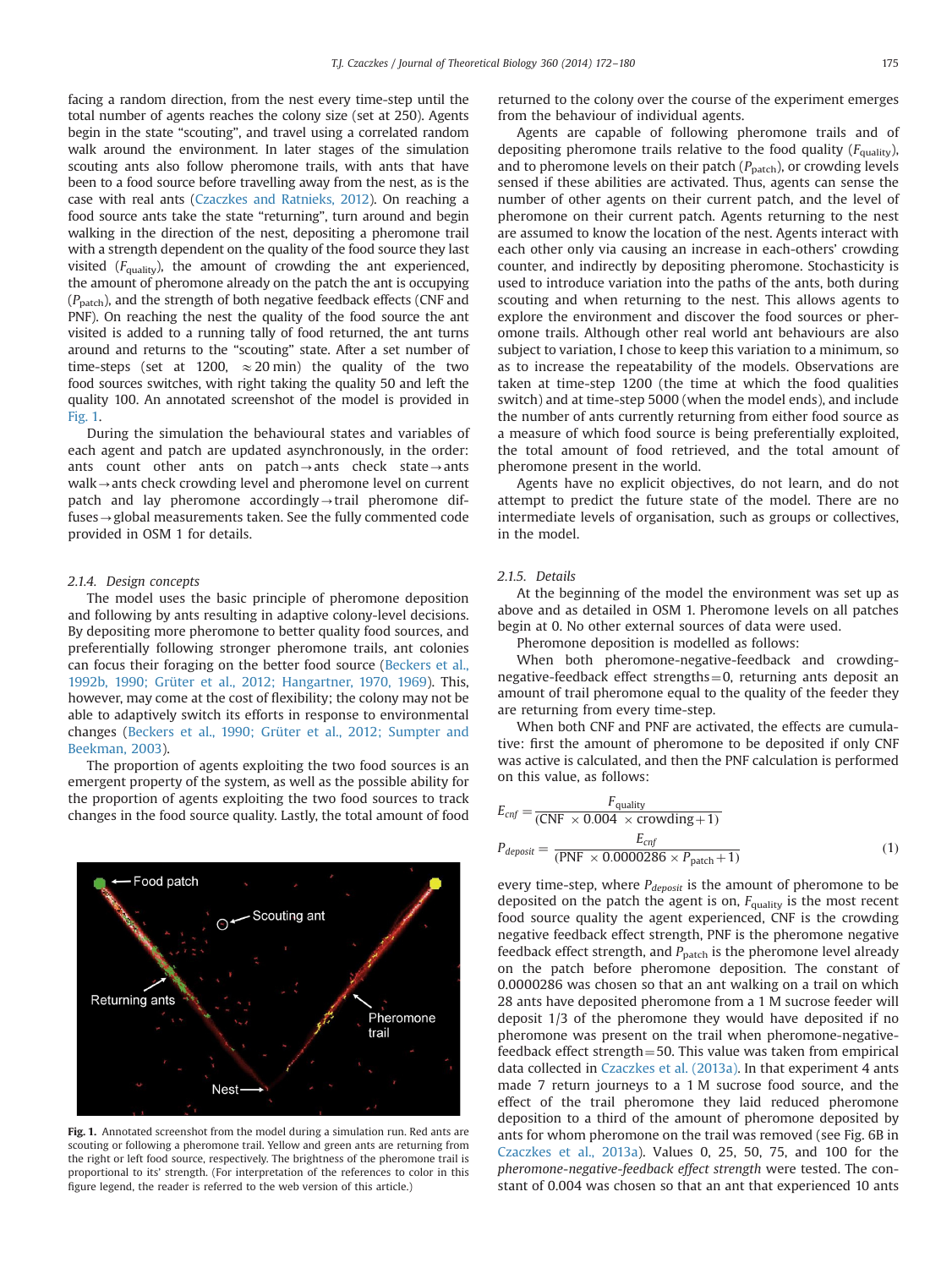<span id="page-4-0"></span>

Fig. 2. Proportion of ants returning from the superior of two food sources (A) and total food returned (B) to the simulated ant colony at the end of the trial (time-step 5000), at different strengths of pheromone negative feedback and crowding negative feedback effects. A value of 50 represents the realistic effect strength, as parameterized from empirical research. Dots are means, whiskers at 95% confidence intervals for the mean. Each permutation was run 500 times.



Fig. 3. The total pheromone present in the world at the end of a trial (time-step=5000) at low crowding negative feedback effect strength. Note that the CNF levels in this figure are very low (0–4), not the levels in the figures above. Dots are means, whiskers at 95% confidence intervals for the mean. Both effects reduce pheromone levels, and have their main effect at very low levels, but CNF has a much stronger effect than PNF. Dots are means. Horizontal lines represent upper and lower 95% confidence intervals, but are too close together to be discerned.

when crowding-negative-feedback effect strength  $=$  50 deposits 30% of what it would deposit if it experienced no crowding. This is based on empirical data from [Czaczkes et al. \(2013b\).](#page-7-0) In that experiment individual ants encountering 10 glass beads treated to mimic nestmate ants reduced their pheromone deposition by 30% as compared to ants which encountered untreated control breads (see Fig. 3 in [Czaczkes et al., 2013b\)](#page-7-0). Crowding values are reset to 1 when an ant reaches the nest, approximating the behaviour of real ants experiencing changes in crowding levels [\(Czaczkes et al.,](#page-7-0) [2014\)](#page-7-0). Values 0, 25, 50, 75, and 100 for the crowding-negativefeedback effect strength were tested.

The pheromone deposition function is visualised in OSM 2. Every combination of CNF and PNF was simulated 500 times. As

the relative effect of CNF on total pheromone deposition becomes weaker at higher value levels (see results), I also ran simulations with CNF at a very low level (1, 2, 3 and 4) to explore the effect of CNF at low levels on pheromone deposition.

Pheromone on a patch decays by diffusing onto the 8 neighbouring patches. Every time-step 2% of the pheromone on a patch is distributed amongst its 8 neighbours. This means a standard pheromone deposition of 50 decays to circa 0.198 in 2700 timesteps, or circa 45 min. The pheromone detection threshold of the ants was set to 0.198. [Beckers et al. \(1993\)](#page-7-0) estimated that a single pheromone deposition of L. niger to become undetectable in circa 45 min. Pheromone decay was modelled as a diffusion process to produce wide pheromone paths with a strength gradient from the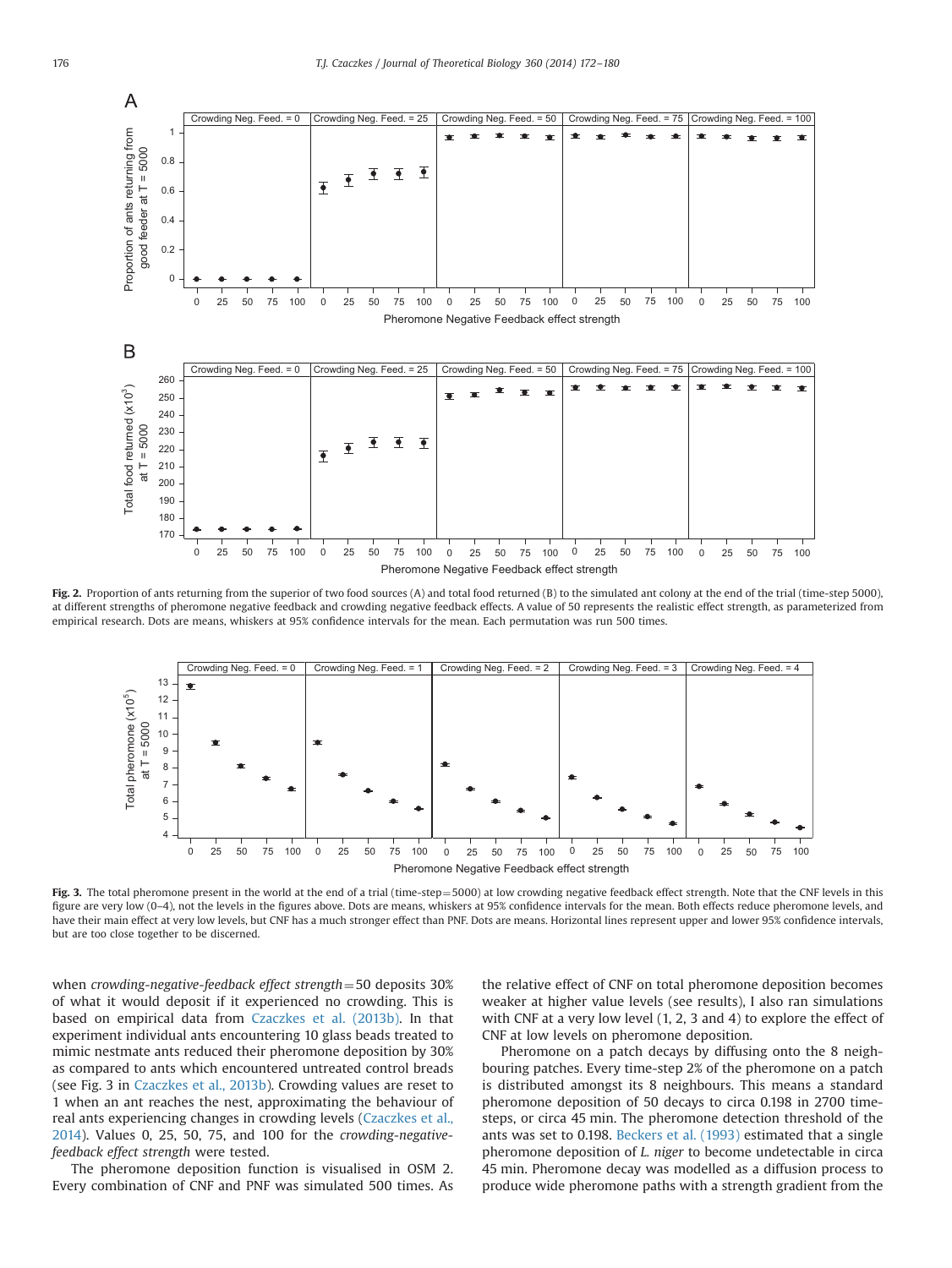<span id="page-5-0"></span>centre outwards, allowing ants to turn towards area of high pheromone and thus follow the path, mimicking real pheromonal navigation [\(Hölldobler and Wilson, 1990](#page-8-0)).

The correlated random walk of scouting ants is implemented by having each agent draw a random number from a Gaussian distribution with a mean of 0 and a standard deviation of 30 (see OSM 3 for a sensitivity analysis of this value). The agent then turns right by that number of degrees (note that half of the numbers drawn will be negative), and moves forward one patch width.

Trail following behaviour is implemented by having each agent measure and compare the pheromone level of the patch ahead of it, ahead and to the right, and ahead and to the left. The ant then turns towards the patch with the highest pheromone and moves forward one patch width. Pheromone level differences below the perception threshold of the agents are ignored. The threshold was set so that a single deposition from a standard strength (50) food source, with no negative feedback effects, would decay in c. 2700 time-steps, the equivalent of 45 min. This value was based on pheromone decay rates of L. niger calculated by [Beckers et al.](#page-7-0) [\(1993\)](#page-7-0).

Details of all sub-models can be found in OSM 1.

Due to the large number of replicates per permutation (500) statistical tests are not necessary, and conclusions can be drawn directly from the figures ([White et al., 2014](#page-8-0)).

#### 2.1.6. Sensitivity analysis

There are several variables and parameters in the model which, while not being directly relevant to testing my hypotheses, may have influenced the results of the model. Such variables include the world size, number of foragers, the delay until the quality of the feeders are switched, the presence of initial discovering ants, the location (left or right) of the initially high quality food source,

the rate at which the pheromone diffused, the variability of the ant's correlated random walk, the relationship between food quality and pheromone deposition, and the order in which procedures were carried out in the model. These were systematically varied, and their effect on the collective behaviour of the ant colonies examined (see OSM 3).

## 3. Results

My main hypothesis regarding the negative feedback effects was that they would allow colonies to maintain flexibility in a changing environment, allowing colonies to refocus their foraging efforts on the best food source after a change, thus resulting in an increase in food returned to the nest. Crowding negative feedback (CNF) had a strong positive effect on the proportion of ants returning from the superior food source by the end of the model run, which is a measure of how effectively the colony switched from exploiting one food source to exploiting another. This is reflected in increased total food retrieval. By contrast, increasing PNF strength had little effect on the ability of colonies to refocus their foraging efforts, and consequently had little effect on food retrieval [\(Fig. 2A](#page-4-0) and B).

I also examined the effect of the negative feedback effects on total pheromone present in the model at the end of each trial. As expected, both negative feedback effects had a strong effect on total pheromone present; stronger negative feedback effects resulted in less pheromone being deposited. The reduction in total pheromone deposition is very strong even for very low levels of CNF (see [Fig. 3](#page-4-0)). The effect of CNF was much greater than that of PNF. The two effects also interact: As the one effect becomes stronger, the effect of the other on pheromone deposition became weaker.



Fig. 4. Proportion of ants returning from the food sources at the time when the food sources switch quality (time-step = 1200), at different crowding negative feedback (CNF) effect strengths. Stronger CNF result in a smaller proportion of ants returning from the superior feeder, demonstrating a less cohesive decision.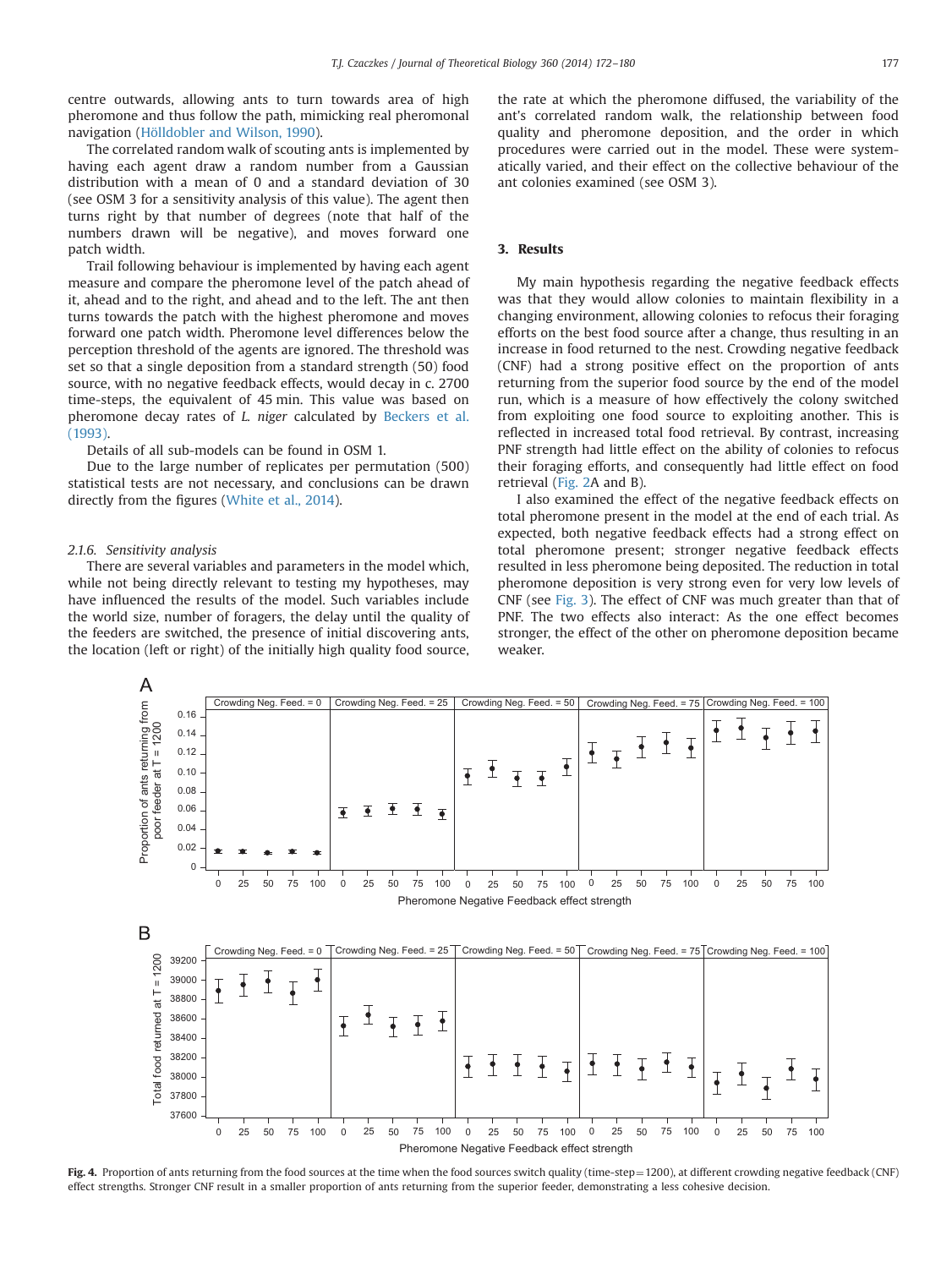My second hypothesis was that the increase in flexibility engendered by the negative feedback effects would not have a detrimental effect on how rapidly or accurately colonies can make an initial collective decision. I explored this possibility by considering the behaviour of colonies at time-step 1200—the exact point in which the quality of the feeders was switched. PNF indeed had no effect on the proportion of ants returning from the poor quality feeder or the total food intake at time-step 1200 (see [Fig. 4](#page-5-0)A and B). However, contrary to my prediction, CNF did negatively affect colony level performance before the food quality switch (see [Fig. 4](#page-5-0)A and B). Higher CNF levels resulted in a higher proportion of ants returning from the low quality feeder. The colony level decision was less cohesive at higher CNF levels. This in turn resulted in a lower total food intake up to the point of feeder quality change.

The results of the sensitivity analysis demonstrated that the general pattern of CNF improving the ability of ant colonies to refocus their foraging efforts is robust to changes in the model parameters (see OSM 3).

#### 4. Discussion

The results of this model strongly suggest that worker ants responding to trail crowding by reducing pheromone deposition – crowding negative feedback (CNF) ([Czaczkes et al., 2013b\)](#page-7-0) – allows the maintenance of colony-level flexibility in a changing environment. When CNF was not implemented in the model ant colonies failed to refocus their foraging effort, regardless of PNF strength. This replicates results from other studies which did not include negative feedback [\(Nicolis and Deneubourg, 1999; Sumpter and](#page-8-0) [Beekman, 2003\)](#page-8-0). However, when a CNF with realistic parameters was implemented, colonies had managed to refocus their foraging effort in 97.6% of trials, averaged over all PNF strengths. This consequently has the effect of increasing the total amount of food retrieved by the colonies.

The mechanism behind the increased foraging flexibility is a reduction in the absolute strength of the pheromone trails produced. In later stages of foraging the CNF effect causes established trails to be barely strengthened. This means that when the environment changes, the small number of foragers discovering the newly high-quality food source can deposit a trail stronger than that leading to the established food source. It is noteworthy that while even extremely low levels of CNF result in dramatically reduced total pheromone levels at the end of each model run ([Fig. 3\)](#page-4-0), there is nonetheless a large difference between intermediate levels of CNF [\(Fig. 2\)](#page-4-0). It is the effect of CNF at early stages of the model run that affects foraging flexibility. [Dussutour et al.](#page-7-0) [\(2006\)](#page-7-0) also demonstrate that crowding, at least in confined environments, can have an additional negative feedback effect by inducing ants to perform U-turns. This would conceivably also help counteract the positive feedback effect of trail pheromone following.

The flexibility reported here would naturally be beneficial to real ant colonies. However, in their classic paper [Beckers et al.](#page-7-0) [\(1990\)](#page-7-0) report that L. niger colonies failed to refocus their foraging efforts when a high quality feeder was presented once recruitment to a lower quality feeder was already underway. How can this contradiction between empirical results and the models' predictions be explained? One possible explanation can be found in the methodology used by Beckers et al.: colonies were presented with two feeders in an open arena. Thus, the paths which the ants took were unconstrained, and so individual workers may well have experienced few head-on encounters during their return journey. When foraging on nectar and aphid-patches ants must travel over thin branches, thus increasing their likelihood of performing head

on encounters. [Latty and Beekman \(2013\)](#page-8-0) also presented various ant species with two feeders of different quality, and then switched the two qualities once recruitment was well underway. However, in their experiment ants had access to the feeders via bamboo canes, thus restricting the paths to the feeders and increasing the number of head-on encounters. In both mass recruiting ant species tested the colonies began to refocus their foraging effort on the newly higher-quality feeder. Thus, it seems that the effect of the CNF effect may only become apparent on more natural, constrained trails. On the other hand ant-trails can often be seen to be closely constrained by the pheromone trail, resulting in many-head on collisions even in unconstrained environments ([Sudd, 1960](#page-8-0)). This hypothesis is open to experimental testing. An alternative hypothesis is that lower-accuracy trail- following (i.e. noise) may help ant colonies refocus foraging efforts [\(Deneubourg et al., 1983; Dussutour et al., 2009a\)](#page-7-0). A third possibility is that natural colonies and starved laboratory colonies differ in the variation of trail laying they demonstrate between high and low quality feeders. A bigger difference between the amount of pheromone deposited for good versus poor feeders will allow colonies to maintain foraging flexibility (De Biseau et al, 1991). While differential pheromone deposition for different food qualities has been repeatedly described in starved colonies ([Beckers et al., 1992b; Jackson and Châline, 2007; Reid et al.,](#page-8-0) [2013\)](#page-8-0), the difference in pheromone deposition by starved colonies may be absolutely or relatively smaller.

The model demonstrates that the CNF effect is beneficial to ant colonies in the situation tested, and that a stronger CNF effect would not be of further benefit. The CNF effect also seems to come at a cost in terms of how fully the ant colonies could focus their foraging on the initial food source before the food qualities switched. When the CNF effect was enabled, a lower proportion of foragers were returning from the high quality feeder at timestep 1200, just as the feeder qualities were switched (see [Fig. 4\)](#page-5-0). Thus, there seems to be a trade-off between flexibility and decisiveness, or cohesion. Similarly, during house-hunting in Temnothorax ants, there is a trade-off between the speed of a decision into which new nest to move, and the cohesion of the colony ([Franks et al., 2013\)](#page-7-0). Perhaps the CNF strength in L. niger represents a compromise between flexibility and cohesion. Cohesion would be beneficial to colonies in competitive environments, where only by maintaining a large standing body of foragers on a food source could an ant colony dominate a valuable resource ([Adams and Traniello, 1981; Holway, 1999; Lach et al., 2010\)](#page-8-0). Moving from a CNF of 25 to that of 50 (the most realistic level) had a large effect on the proportion of trials with a successful refocussing for forager effort (from 71.4% to 97.6%). However, a further increase in CNF only resulted in very marginal gains (from 97.6% to 98.0%). This suggests that the realistic CNF effect strength has been tailored by natural selection to provide a good trade-off between colony-level flexibility and lack of cohesion. However, seen in another light a certain lack of cohesion may in fact be beneficial, as it allows information about poor food sources to be maintained, and therefore would allow colonies to better react to environmental changes similar to those modelled in this study. The optimal level of CNF, balancing colony decisiveness and cohesion against flexibility, will depend on the ecology of the specific ant species studied. It must be noted that as the model is only a rough approximation of ant foraging, I do not claim that my findings prove that the CNF levels used by real ants are optimal.

The results of the model suggest that pheromone negative feedback (PNF) – the effect where the presence of pheromone on a trail reduces further pheromone deposition ([Beckers et al., 1992b;](#page-7-0) [Czaczkes et al., 2013a\)](#page-7-0) – does not play a major role in maintaining colony level flexibility. This is because the effect is in fact rather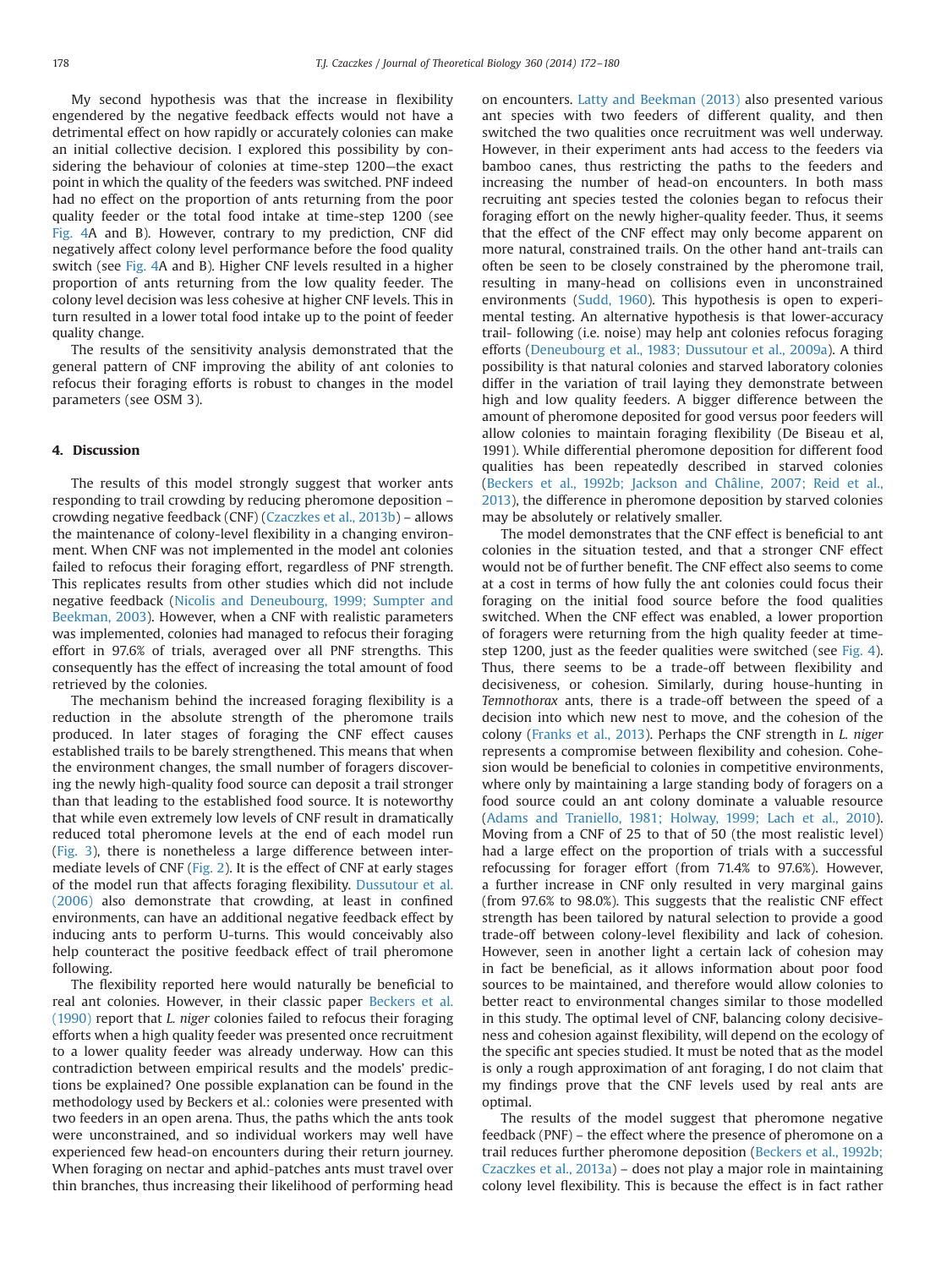<span id="page-7-0"></span>weak when compared to CNF. With CNF disabled, a realistic PNF strength decreases total pheromone present at the end of the experiment by 73%. By comparison, with PNF disabled, a realistic CNF strength decreases total pheromone present at the end of the experiment by 95% (and see [Fig. 4](#page-5-0)). One possibility is that PNF is used to prevent the wasting of metabolically expensive trail pheromone. However, when CNF is implemented at realistic levels the implementation of PNF at a realistic level only reduces total pheromone present by a further 1.2%, which may not be a strong enough effect to be favoured by selection. Another possibility, proposed by Beckers et al. (1992b), is that the PNF is an artefact caused by a further effect of trail pheromone; the increase of walking speed (Beckers et al., 1992b; Czaczkes et al., 2011). Thus, the apparently reduced pheromone deposition rates on area marked by trail pheromone may be caused by the ants walking faster on these areas, and thus leaving the area faster. The PNF effect may have emerged without being selected for, as a side-effect of the other effects of pheromone trails on ants.

The results of the model suggest that the implementation of a simple negative feedback rule can have great consequences for the flexibility of collective organisation systems based on positive feedback, such as ant foraging organisation. Negative feedback rules are of great importance for balancing and controlling organisation systems based on positive feedback (Detrain and Deneubourg, 2008). Much like real ant colonies, Ant Colony Optimization (ACO) meta-heuristics can also suffer from becoming trapped in local optima, and can be heavily influenced by the first random decision made during optimisation (Blum and Dorigo, 2004). Computer scientists have also implemented systems in order to avoid such early stagnation, which tellingly may include limiting either the maximum or minimum amount of pheromone on a path ([Jovanovic and Tuba, 2013; Wong and See, 2009\)](#page-8-0). Another tantalising parallel to the behaviour of real ants is the recent implementation of a rule in which pheromone deposition is up-regulated in underused areas of a network ([Wong and See,](#page-8-0) [2009\)](#page-8-0). Lastly, stagnation can be avoided by retroactively removing pheromone on undesirable parts of the matrix ([Jovanovic and](#page-8-0) [Tuba, 2011](#page-8-0)). While some of these methods, such as the retroactive removal of pheromone, may be impossible for ants (but see [Robinson et al., 2005](#page-8-0)), some of the techniques developed by computer scientists may well have already been evolved by ants. Conversely, the simplicity of the negative feedback systems described in this paper may make it attractive for implementation in ACO, as the processing costs it involves would be minor, and the benefits potentially large. This model has demonstrated that the addition of such a negative feedback system can add increased functionality to a system with only a low cost in terms of decisiveness.

#### Acknowledgements

I would like to thank Benjamin Czaczkes for extensive assistance with model programming, and Elva Robinson, Christoph Grüter, Roger Schürch and five anonymous reviewers for comments on earlier versions of this manuscript. This work was funded by an Alexander von Humboldt post-doctoral researcher grant.

#### Appendix A. Supporting information

Supplementary data associated with this article can be found in the online version at <http://dx.doi.org/10.1016/j.jtbi.2014.07.005>.

#### References

- Adams, E.S., Traniello, J.F.A., 1981. Chemical interference competition by Monomorium minimum (Hymenoptera: Formicidae). Oecologia 51, 265–270, [http:](http://dx.doi.org/10.1007/BF00540612) [//dx.doi.org/10.1007/BF00540612](http://dx.doi.org/10.1007/BF00540612).
- Bandeira de Melo, E.B., Araújo, A.F.R., 2011. Modelling foraging ants in a dynamic and confined environment. Biosystems 104, 23–31, [http://dx.doi.org/10.1016/j.](http://dx.doi.org/10.1016/j.biosystems.2010.12.006) [biosystems.2010.12.006.](http://dx.doi.org/10.1016/j.biosystems.2010.12.006)
- [Beckers, R., Deneubourg, J., Goss, S., 1992a. Trails and U-turns in the Selection of a](http://refhub.elsevier.com/S0022-5193(14)00398-1/sbref3) Path by the Ant Lasius niger[. J. Theor. Biol. 159, 397](http://refhub.elsevier.com/S0022-5193(14)00398-1/sbref3)–475.
- [Beckers, R., Deneubourg, J., Goss, S., 1992b. Trail laying behaviour during food](http://refhub.elsevier.com/S0022-5193(14)00398-1/sbref4) recruitment in the ant Lasius niger [\(L.\). Insectes Soc. 39, 59](http://refhub.elsevier.com/S0022-5193(14)00398-1/sbref4)–71.
- Beckers, R., Deneubourg, J.L., Goss, S., 1993. Modulation of trail laying in the ant Lasius niger (Hymenoptera: Formicidae) and its role in the collective selection of a food source. J. Insect Behav. 6, 751–759, [http://dx.doi.org/10.1007/](http://dx.doi.org/10.1007/BF01201674) [BF01201674](http://dx.doi.org/10.1007/BF01201674).
- [Beckers, R., Deneubourg, J.L., Goss, S., Pasteels, J.M., 1990. Collective decision](http://refhub.elsevier.com/S0022-5193(14)00398-1/sbref6) [making through food recruitment. Insectes Soc. 37, 258](http://refhub.elsevier.com/S0022-5193(14)00398-1/sbref6)–267.
- [Blum, C., Dorigo, M., 2004. Deception in ant colony optimization. In: Dorigo, M.,](http://refhub.elsevier.com/S0022-5193(14)00398-1/sbref7) [Birattari, M., Blum, C., Gambardella, L.M., Mondada, F., Stützle, T. \(Eds.\), Ant](http://refhub.elsevier.com/S0022-5193(14)00398-1/sbref7) [Colony Optimization and Swarm Intelligence, Lecture Notes in Computer](http://refhub.elsevier.com/S0022-5193(14)00398-1/sbref7) [Science. Springer, Berlin Heidelberg, pp. 118](http://refhub.elsevier.com/S0022-5193(14)00398-1/sbref7)–129.
- [Bonabeau, E., Dorigo, M., Theraulaz, G., 1999. Swarm Intelligence : From Natural to](http://refhub.elsevier.com/S0022-5193(14)00398-1/sbref8) Artificial Systems: From Natural to Artifi[cial Systems. Oxford University Press.](http://refhub.elsevier.com/S0022-5193(14)00398-1/sbref8)
- Bonabeau, E., Dorigo, M., Theraulaz, G., 2000. Inspiration for optimization from social insect behaviour. Nature 406, 39–42, [http://dx.doi.org/10.1038/](http://dx.doi.org/10.1038/35017500) [35017500](http://dx.doi.org/10.1038/35017500).
- [Camazine, S., Deneubourg, J.-L., Franks, N.R., Sneyd, J., Theraula, G., Bonabeau, E.,](http://refhub.elsevier.com/S0022-5193(14)00398-1/sbref10) [2003. Self-Organization in Biological Systems. Princeton University Press, ISBN:](http://refhub.elsevier.com/S0022-5193(14)00398-1/sbref10) [0691116245, 560 pp.](http://refhub.elsevier.com/S0022-5193(14)00398-1/sbref10)
- Czaczkes, T.J., Grüter, C., Jones, S.M., Ratnieks, F.L.W., 2011. Synergy between social and private information increases foraging efficiency in ants. Biol. Lett 7, 521–524, [http://dx.doi.org/10.1098/rsbl.2011.0067.](http://dx.doi.org/10.1098/rsbl.2011.0067)
- Czaczkes, T.J., Grüter, C., Ratnieks, F.L.W., 2013a. Ant foraging on complex trails: route learning and the role of trail pheromones in Lasius niger. J. Exp. Biol. 216, 188–197, <http://dx.doi.org/10.1242/jeb.076570>.
- Czaczkes, T.J., Grüter, C., Ratnieks, F.L.W., 2013b. Negative feedback in ants: crowding results in less trail pheromone deposition. J. R. Soc. Interface, 10, [http://dx.doi.org/10.1098/rsif.2012.1009.](http://dx.doi.org/10.1098/rsif.2012.1009)
- [Czaczkes, T.J., Grüter, C., Ratnieks, F.L.W., 2014. Rapid up- and down regulation of](http://refhub.elsevier.com/S0022-5193(14)00398-1/sbref14) [pheromone signalling due to trail crowding in the ant](http://refhub.elsevier.com/S0022-5193(14)00398-1/sbref14) Lasius niger. Behaviour.
- Czaczkes, T.J., Ratnieks, F.L.W., 2012. Pheromone trails in the Brazilian ant Pheidole oxyops: extreme properties and dual recruitment action. Behav. Ecol. Sociobiol. 66, 1149–1156, [http://dx.doi.org/10.1007/s00265-012-1367-7.](http://dx.doi.org/10.1007/s00265-012-1367-7)
- De Biseau, J.C., Deneubourg, J.L., Pasteels, J.M., 1991. Collective flexibility during mass recruitment in the ant Myrmica Sabuleti (Hymenoptera: Formicidae). Psyche J. Entomol 98, 323–336, <http://dx.doi.org/10.1155/1991/38402>.
- Deneubourg, J.-L., Aron, S., Goss, S., Pasteels, J.M., 1990. The self-organizing exploratory pattern of the argentine ant. J. Insect Behav. 3, 159–168, [http:](http://dx.doi.org/10.1007/BF01417909) [//dx.doi.org/10.1007/BF01417909](http://dx.doi.org/10.1007/BF01417909).
- Deneubourg, J.L., Pasteels, J.M., Verhaeghe, J.C., 1983. Probabilistic behaviour in ants: a strategy of errors? J. Theor. Biol 105, 259–271, [http://dx.doi.org/10.1016/](http://dx.doi.org/10.1016/S0022-5193(83)80007-1) [S0022-5193\(83\)80007-1.](http://dx.doi.org/10.1016/S0022-5193(83)80007-1)
- [Detrain, C., Deneubourg, J.-L., 2008. Collective decision-making and foraging](http://refhub.elsevier.com/S0022-5193(14)00398-1/sbref19) [patterns in ants and honeybees. In: Simpson, S.J. \(Ed.\), Advances in Insect](http://refhub.elsevier.com/S0022-5193(14)00398-1/sbref19) [Physiology. Academic Press, pp. 123](http://refhub.elsevier.com/S0022-5193(14)00398-1/sbref19)–173.
- [Devigne, C., Detrain, C., 2005. Foraging responses of the aphid tending ant](http://refhub.elsevier.com/S0022-5193(14)00398-1/sbref20) Lasius niger [to spatio-temporal changes in aphid colonies](http://refhub.elsevier.com/S0022-5193(14)00398-1/sbref20) Cinara cedri. Acta Zool. Sin. [51, 161](http://refhub.elsevier.com/S0022-5193(14)00398-1/sbref20)–166.
- [Dorigo, M., Stützle, T., 2004. Ant Colony Optimization. MIT Press, ISBN:](http://refhub.elsevier.com/S0022-5193(14)00398-1/sbref21) [0262042193, 319 pp.](http://refhub.elsevier.com/S0022-5193(14)00398-1/sbref21)
- [Dreisig, H., 1988. Foraging rate of ants collecting honeydew or extra](http://refhub.elsevier.com/S0022-5193(14)00398-1/sbref22)floral nectar, [and some possible constraints. Ecol. Entomol. 13, 143](http://refhub.elsevier.com/S0022-5193(14)00398-1/sbref22)–154.
- Dussutour, A., Beekman, M., Nicolis, S.C., Meyer, B., 2009a. Noise improves collective decision-making by ants in dynamic environments. Proc. R. Soc. London, Ser. B 276, 4353–4361, <http://dx.doi.org/10.1098/rspb.2009.1235>.
- Dussutour, A., Nicolis, S.C., 2013. Flexibility in collective decision-making by ant colonies: tracking food across space and time. Chaos, Solitons Fractals 50, 32–38, <http://dx.doi.org/10.1016/j.chaos.2013.02.004>.
- Dussutour, A., Nicolis, S.C., Deneubourg, J.-L., Fourcassié, V., 2006. Collective decisions in ants when foraging under crowded conditions. Behav. Ecol. Sociobiol. 61, 17–30, <http://dx.doi.org/10.1007/s00265-006-0233-x>.
- Dussutour, A., Nicolis, S.C., Shephard, G., Beekman, M., Sumpter, D.J.T., 2009b. The role of multiple pheromones in food recruitment by ants. J. Exp. Biol. 212, 2337–2348, <http://dx.doi.org/10.1242/jeb.029827>.
- Fahse, L., Wissel, C., Grimm, V., 1998. Reconciling classical and individual‐based approaches in theoretical population ecology: a protocol for extracting population parameters from individual‐based models. Am. Nat. 152, 838–852, [http:](http://dx.doi.org/10.1086/286212) [//dx.doi.org/10.1086/286212](http://dx.doi.org/10.1086/286212).
- Franks, N.R., Richardson, T.O., Stroeymeyt, N., Kirby, R.W., Amos, W.M.D., Hogan, P.M., Marshall, J.A.R., Schlegel, T., 2013. Speed–cohesion trade-offs in collective decision making in ants and the concept of precision in animal behaviour. Anim. Behav. [http://dx.doi.org/10.1016/j.anbehav.2013.03.010](dx.doi.org/10.1016/j.anbehav.2013.03.010).